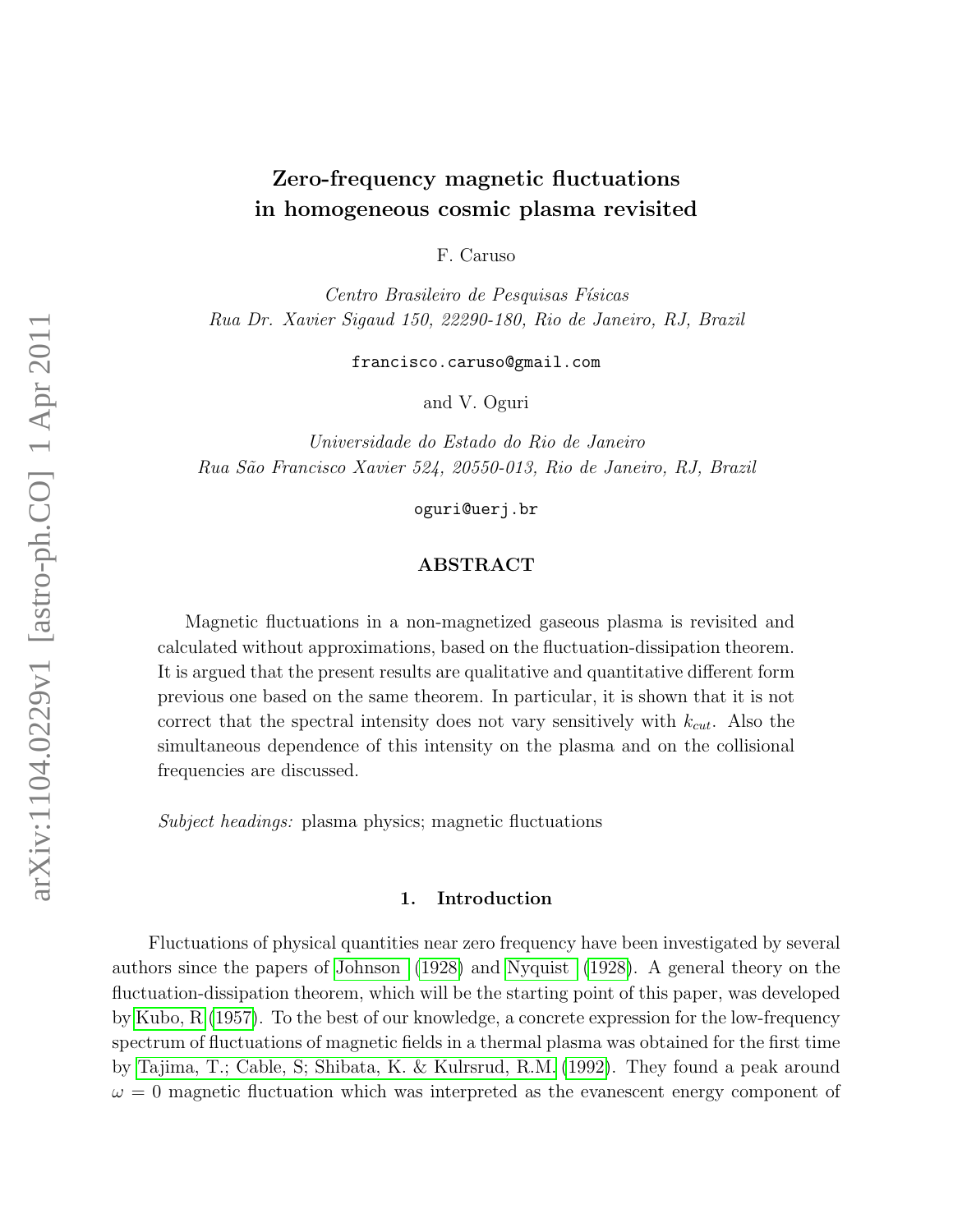electromagnetic fluctuations "screened" in a plasma below the plasma frequency. The impact of such result into the cosmic microwave background was then investigated by [Tajima, T.;](#page-9-3) [Cable, S; Shibata, K. & Kulrsrud, R.M.\(1992\)](#page-9-3). Although in these two references the authors claim that the fluctuations were rigorously computed, several approximations were indeed made and they were not able to get an unique formula covering the low- and high-frequency spectrum. The aim of this paper is to reevaluate the derivation of the spectrum of magnetic fluctuations avoiding approximations in the low-frequency region and also in the transition between the low- and the high-frequency spectrum. Several different behaviors between our results and the previous one, mainly in the low-frequency part of the spectrum, are found and discussed.

## 2. The first predictions

The fluctuation-dissipation theorem developed by [Kubo, R.](#page-8-0) [\(1957\)](#page-8-0) is able to deal with the thermal fluctuations inside a plasma in or near thermal equilibrium. The expression for the magnetic field fluctuation in an homogeneous isotropic non-magnetized equilibrium plasma was obtained by [Tajima, T.; Cable, S; Shibata, K. & Kulrsrud, R.M.](#page-9-2) [\(1992\)](#page-9-2) looking at waves in such a plasma. In an electron-positron plasma, for example, the magnetic fluctuations in wave number and frequency space is given by

<span id="page-1-0"></span>
$$
\frac{\langle B^2 \rangle_{\vec{k},\omega}}{8\pi} = \frac{2\hbar\omega}{e^{\hbar\omega/k_BT} - 1} \eta \omega_p^2 \times
$$
\n
$$
\times \frac{k^2 c^2}{(\omega^2 + \eta^2)k^4 c^4 + 2\omega^2(\omega_p^2 - \omega^2 - \eta^2)k^2 c^2 + [(\omega^2 - \omega_p^2)^2 + \eta^2 \omega^2]\omega^2}
$$
\n(1)

where  $k_B$  is the Boltzmann constant and  $\omega_p$  and  $\eta$  are, respectively, the plasma and the collisional frequencies. Here  $\omega_p^2 = \omega_{pe^-}^2 + \omega_{pe^+}^2$ , and

$$
\omega_p = \sqrt{\frac{n4\pi Ze^2}{\gamma m}}
$$

being  $n$  the particle density inside the plasma,  $Z$  is the atomic number of these constituents, e and m are respectively the charge and the mass of the electron, and  $\gamma$  is the Lorentz factor given by  $\gamma = (1 + kT/mc^2)$ . This result can be integrated in  $d^3\vec{k} = 4\pi k^2 dk$  to get (the Fourier transform)

$$
\frac{\langle B^2 \rangle_{\omega}}{8\pi} = \int \frac{\mathrm{d}\vec{k}}{(2\pi)^3} \, \frac{\langle B^2 \rangle_{\vec{k},\omega}}{8\pi}
$$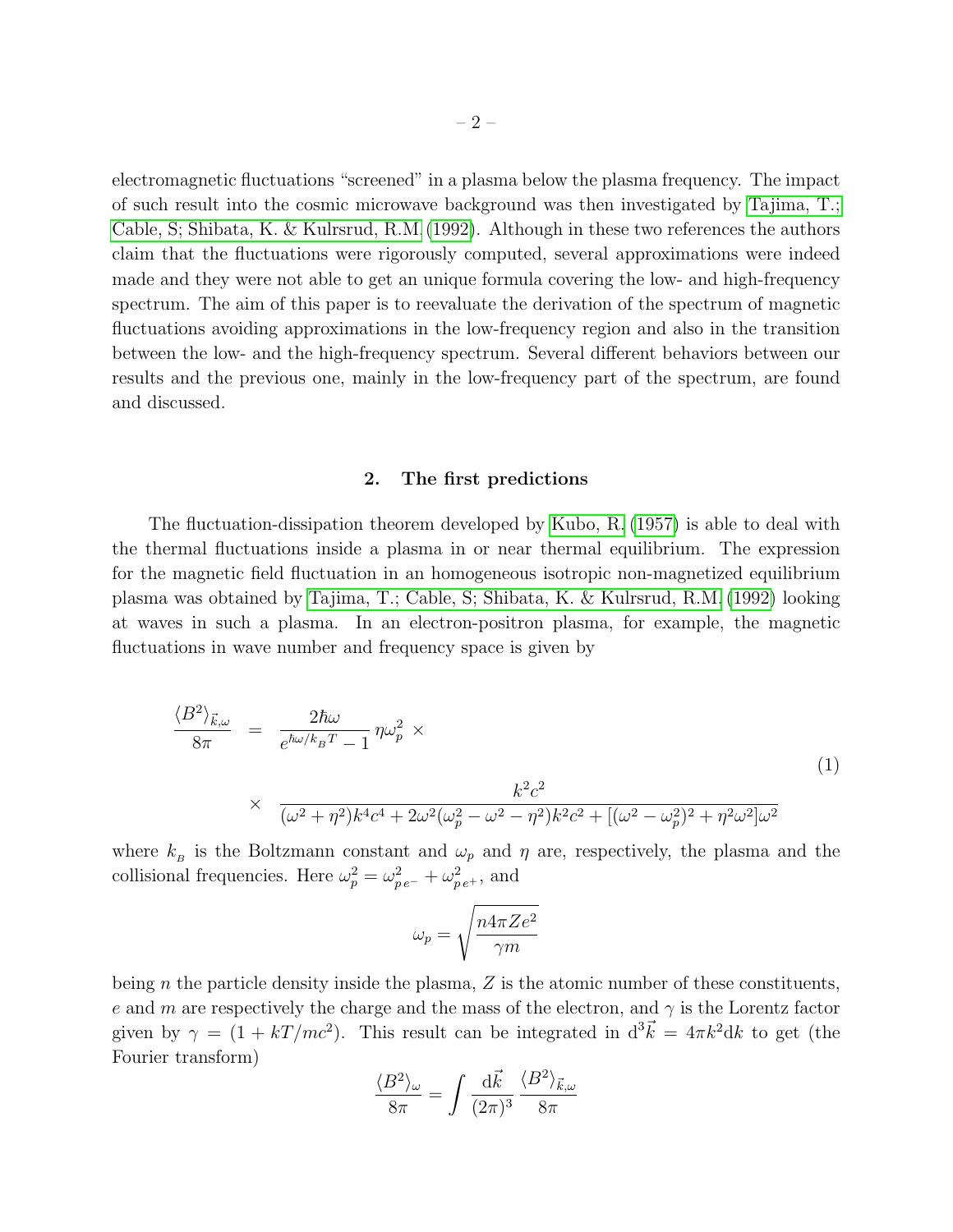and the magnetic energy density is  $\int^{\infty}$ −∞  $(d\omega/2\pi)(\langle B^2\rangle_\omega/8\pi).$ 

The integral of eq. [\(1\)](#page-1-0) over wave numbers shows a high wave number divergence. According to [Tajima, T.; Cable, S; Shibata, K. & Kulrsrud, R.M.](#page-9-2) [\(1992\)](#page-9-2), this is expected since the derivation is based on classical fluid equations of motion and the constant collision frequency  $\eta$  is independent of k. However, they prefer to carry on their analyzes in the simpler phenomenological approach. In order to overcome the large  $k$  dependence, they first take the limit  $\eta \to 0$  and then they integrate over k to infinity, which corresponds to the vanishing cross section of collisions as  $k \to \infty$ . This is a very delicate point and we will turn back to this point in Section [3.](#page-3-0) For both the high frequency and high wave number limits the authors emphasized that the expression of eq. [\(1\)](#page-1-0) has a substantial value only where  $\omega^2 - c^2 k^2 - \omega_p^2 \simeq 0$ . The combined high-frequency and high wave-number limits were get by letting  $\eta \to 0$ . The expression for the low-frequency spectrum was obtained by breaking up the k integral into two intervals, by introducing a cutoff value  $k_{\text{cut}}$ , with  $x_{\text{cut}} \equiv k_{\text{cut}} c/\omega_{pe}$ . In the integration from 0 to  $k_{\text{cut}}$ ,  $\eta$  was kept finite while in the integral from  $k_{\text{cut}}$  it was used the approximation  $\eta \to 0$ . The expressions obtained for the high and low parts of the spectrum was, respectively:

<span id="page-2-0"></span>
$$
\frac{\langle B^2 \rangle_{\omega}}{8\pi} = \frac{T}{2\pi} \delta(\omega) \int \frac{\omega_p^2}{\omega_p^2 + c^2 k^2} k^2 dk + \frac{1}{2\pi c^3} \frac{\hbar}{e^{\hbar \omega / k_B T} - 1} (\omega^2 - \omega_p^2)^{3/2}
$$
(2)

and

$$
\frac{\langle B^2 \rangle_{\omega}}{8\pi} = \frac{1}{\pi^2} \frac{\hbar \omega'}{e^{(\hbar \omega'_{pe}/k_B T)\omega'} - 1} 2\eta' \left(\frac{\omega_{pe}}{c}\right)^3 \times \int \frac{x^4}{(\omega'^2 + \eta'^2)x^4 + \cdots} dx +
$$
  
+ 
$$
\frac{\hbar (\omega'^2 - \omega_p'^2)^{3/2}}{2\pi e^{(\hbar \omega_{pe}/k_B T)\omega'} - 1} \left(\frac{\omega_{pe}}{c}\right)^3 \times \Theta(\omega - \sqrt{c^2 k_{\text{cut}}^2 + \omega_p^2})
$$
(3)

where  $\Theta$  is the Heaviside step function,  $\eta' \equiv \eta/\omega_{pe}$ ,  $\omega' \equiv \omega/\omega_{pe}$ , and  $\omega'_{p} \equiv \omega_{p}/\omega_{pe}$ .

Finally the zero frequency limit of the magnetic fluctuations is give by

<span id="page-2-1"></span>
$$
\lim_{\omega \to 0} \frac{\langle B^2 \rangle_{\omega}}{8\pi} = \frac{\hbar \omega'}{\pi^2 (e^{\hbar \omega_{pe} \omega'/k_B T} - 1)} 2 \left(\frac{\omega_{pe}}{c}\right)^3 \frac{1}{\eta'} \int_0^{x_{\text{cut}}} dx \tag{4}
$$

At this point the frequency spectral intensity was plotted for a temperature  $T = 10^{10}$  K by requiring that the value of  $k_{\text{cut}}$  (or  $x_{\text{cut}}$ ) provide a smooth behavior at the joint between the low-frequency spectrum and the black-body spectrum. The choice was  $k_{\text{cut}} \sim \omega_{pe}/c$  or  $(x_{\text{cut}} \sim 1)$ . The result for other values of the temperature were presented in another paper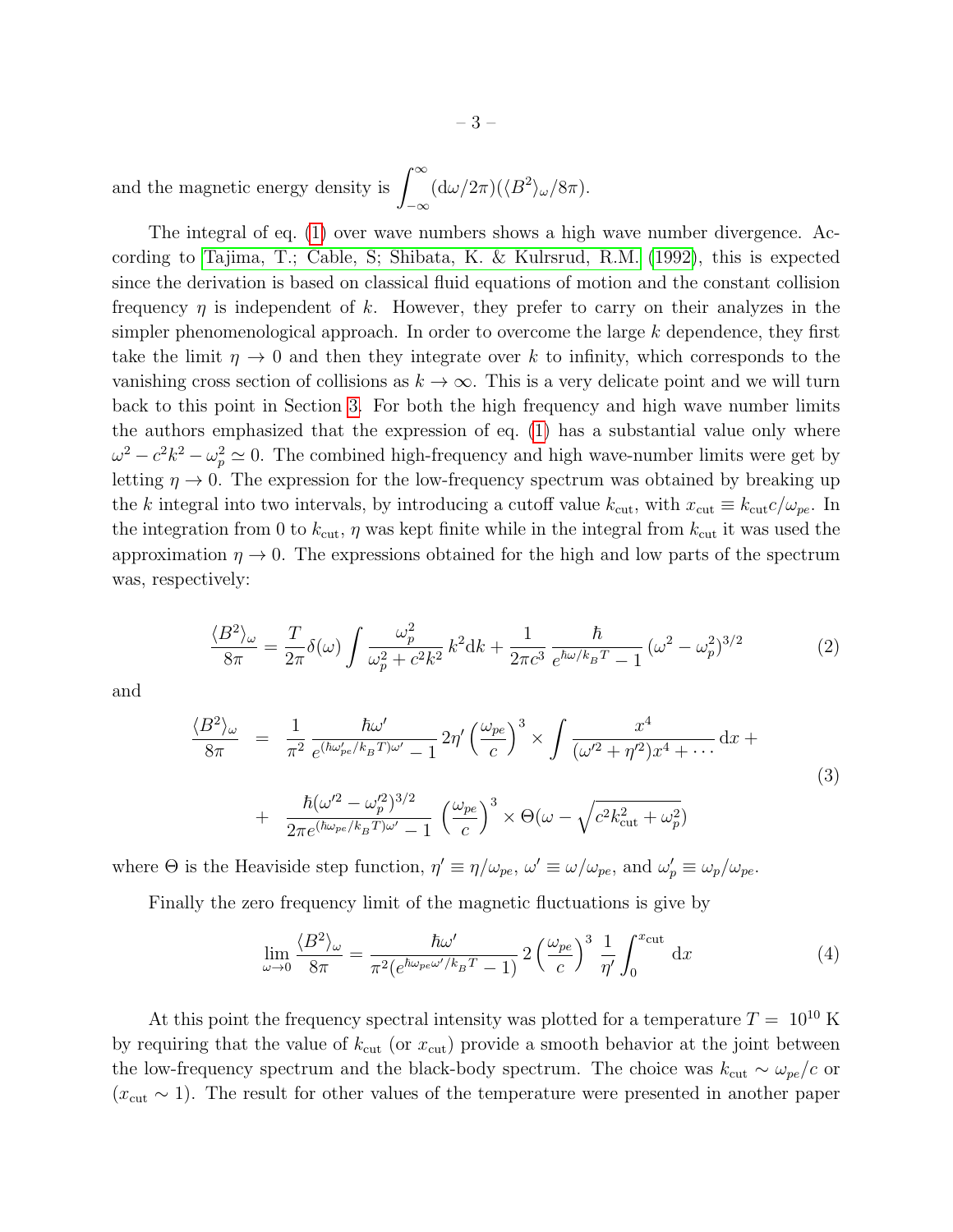by [Tajima, T.; Cable, S; Shibata, K. & Kulrsrud, R.M.](#page-9-3) [\(1992\)](#page-9-3). The main claims by these authors was that the intensity of the spectrum does not vary sensitively with  $k_{\text{cut}}$  and that near  $\omega = 0$  the spectrum goes like  $\omega^{-2}$ . Let us now show our results.

#### 3. General Result

<span id="page-3-0"></span>We have integrated eq.  $(1)$  over k analytically, without any approximation, by the partial fractions technique. The exact result for the indefinite integral over the wave number is:

<span id="page-3-1"></span>
$$
S(\omega) \equiv \frac{\langle B^2 \rangle_{\omega}}{8\pi} = u_{\omega}by + \frac{u_{\omega}}{2}r^{3/2} \left\{ \frac{1}{2}\sin\frac{3\theta}{2}\ln\left|\frac{R_{-}(y)}{R_{+}(y)}\right| + \cos\frac{3\theta}{2}\left[\arctan\left(\frac{y-a'}{b'}\right) + \arctan\left(\frac{y+a'}{b'}\right)\right] \right\}
$$
\n
$$
(5)
$$

with the following definitions:  $\ell_p \equiv c/\omega_p$  is the Debye length,  $x \equiv \omega/\omega_p$ ,  $y \equiv k/k_0 = kc/\omega$ ,  $\eta' = \eta T/\omega_p, a \equiv 1 - (x^2 + \eta')^{-1}, b \equiv (\eta'/x)(x^2 + \eta')^{-1}, R_{\pm}(y) = y^2 \pm 2a'y + r', a' = \sqrt{(r+a)/2},$  $b' = \sqrt{(r-a)/2}$ ,  $r = (a^2 + b^2)^{1/2}$ ,  $\sin(3\theta/2) = (ba' + ab')r^{-3/2}$ ,  $\cos(3\theta/2) = (aa' - bb')r^{-3/2}$ , and

$$
u_{\omega} \equiv \frac{\hbar/\pi^2}{e^{\hbar\omega/k_B T} - 1} \frac{\omega^3}{c^3} = \frac{\hbar/\pi^2}{e^{x/x_p} - 1} \frac{x^3}{\ell_D^3}
$$
(6)

where  $x_p \equiv k_B T/\hbar \omega_p$ .

Note that the general result shows only a linear divergence in  $k$  restricted to the first term of eq. [\(5\)](#page-3-1). This term, however, cannot be simply discarded by doing the limit  $\eta \to 0$ before we integrate over k, as did by [Tajima, T.; Cable, S; Shibata, K. & Kulrsrud, R.M.](#page-9-2) [\(1992\)](#page-9-2), since it plays a very important role when the strict limit  $\omega/\omega_p \to 0$  (which we prefer to indicate from now on by  $\omega \ll \omega_p$ ) is to be considered, even when k is large. Indeed, if we discard it for all large values of k it can be shown that the limit  $x \ll 1$  of  $S(\omega)$  will be negative. Therefore, our result for the definite integral can be put in the form

<span id="page-3-3"></span>
$$
S(\omega) = S_1 + S_2 + S_3 \tag{7}
$$

where

<span id="page-3-2"></span>
$$
S_1 = u_{\omega} b \int_0^{\infty} dy; \qquad S_2 = \frac{\pi u_{\omega}}{2} (a'b + ab'); \qquad S_3 = \frac{\pi u_{\omega}}{2} (aa' - bb')
$$
 (8)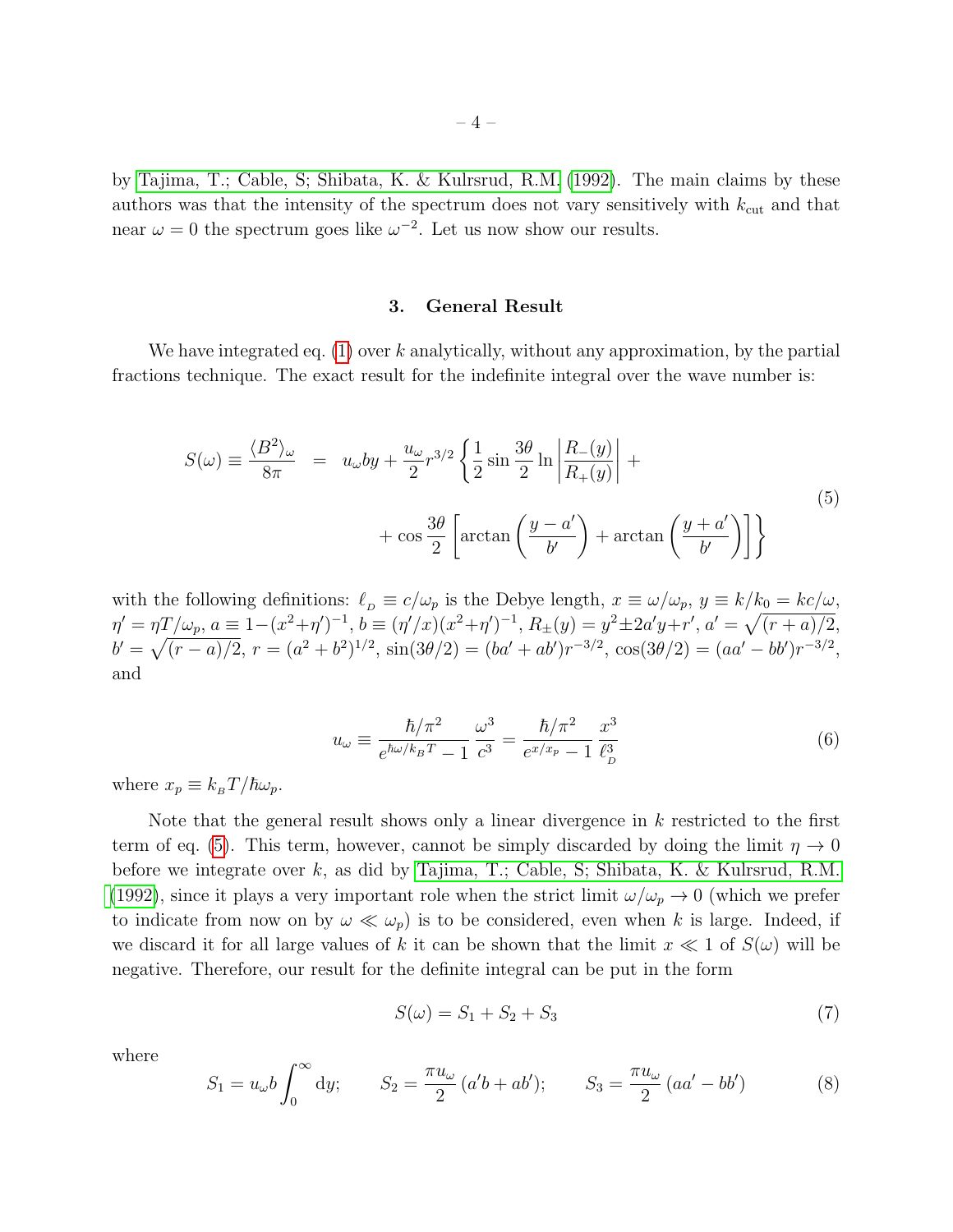The term  $S_1$  will be taken as  $S_1 = u_\omega b y_{\text{cut}}$  with  $y_{\text{cut}}$  as large as we want. This will render the confrontation with the previous result easier. We note that for  $k > 10^{15}$  cm<sup>-1</sup>,  $S_2 \rightarrow 0$ . These three terms can be written as functions of the original parameters, considering that

$$
aa' = \frac{1}{\sqrt{2}} \frac{\omega^2 + \eta^2 - \omega_p^2}{\omega^{1/2} (\omega^2 + \eta^2)^{3/2}} \left[ \sqrt{(\omega^2 + \eta^2) [(\omega^2 - \omega_p^2)^2 + \eta^2 \omega^2]} + \omega (\omega^2 + \eta^2 - \omega_p^2) \right]^{1/2}
$$

and

$$
bb' = \frac{1}{\sqrt{2}} \frac{\eta \omega_p^2}{\omega^{3/2} (\omega^2 + \eta^2)^{3/2}} \left[ \sqrt{(\omega^2 + \eta^2) [(\omega^2 - \omega_p^2)^2 + \eta^2 \omega^2]} - \omega (\omega^2 + \eta^2 - \omega_p^2) \right]^{1/2}
$$

Compared to eqs. [\(2\)](#page-2-0)-[\(4\)](#page-2-1) it is immediately evident how our result is different from those of equations, showing a much more complicated dependence of the frequency spectrum on the variable  $\omega$ , and on the parameters  $\omega_p$  and  $\eta$ , which dependencies on plasma temperature are shown, respectively, in Figures [1.](#page-4-0)



<span id="page-4-0"></span>Fig. 1.— (a) Plasma frequency and (b) plasma collison frequency, both as a function of plasma temperature.

Our full result  $S(\omega)$  is shown in Fig. [2,](#page-5-0) where both the normalized (gray curve) and non normalized (green curve) spectral intensities are given, for  $k_{cut} = 10^{20} \text{ cm}^{-1} \text{ e } T = 10^{10} \text{ K}$ .

In this figure we have also plotted each one of the terms that contribute to  $S(\omega)$  are shown in different colors. The deep we see in this figure near  $x = 1$  tends to disappear as  $k_{cut}$  goes to high values; as  $k_{cut}$  decreases up to  $\simeq 10^{11}$  cm<sup>-1</sup>, the ordinate of the deep tends to zero.

The detail of the non normalized spectral intensity near  $\omega \simeq \omega_p$  is shown in Fig. [3.](#page-6-0) It shows naturally a smooth behavior between the low-frequency spectrum and the blackbody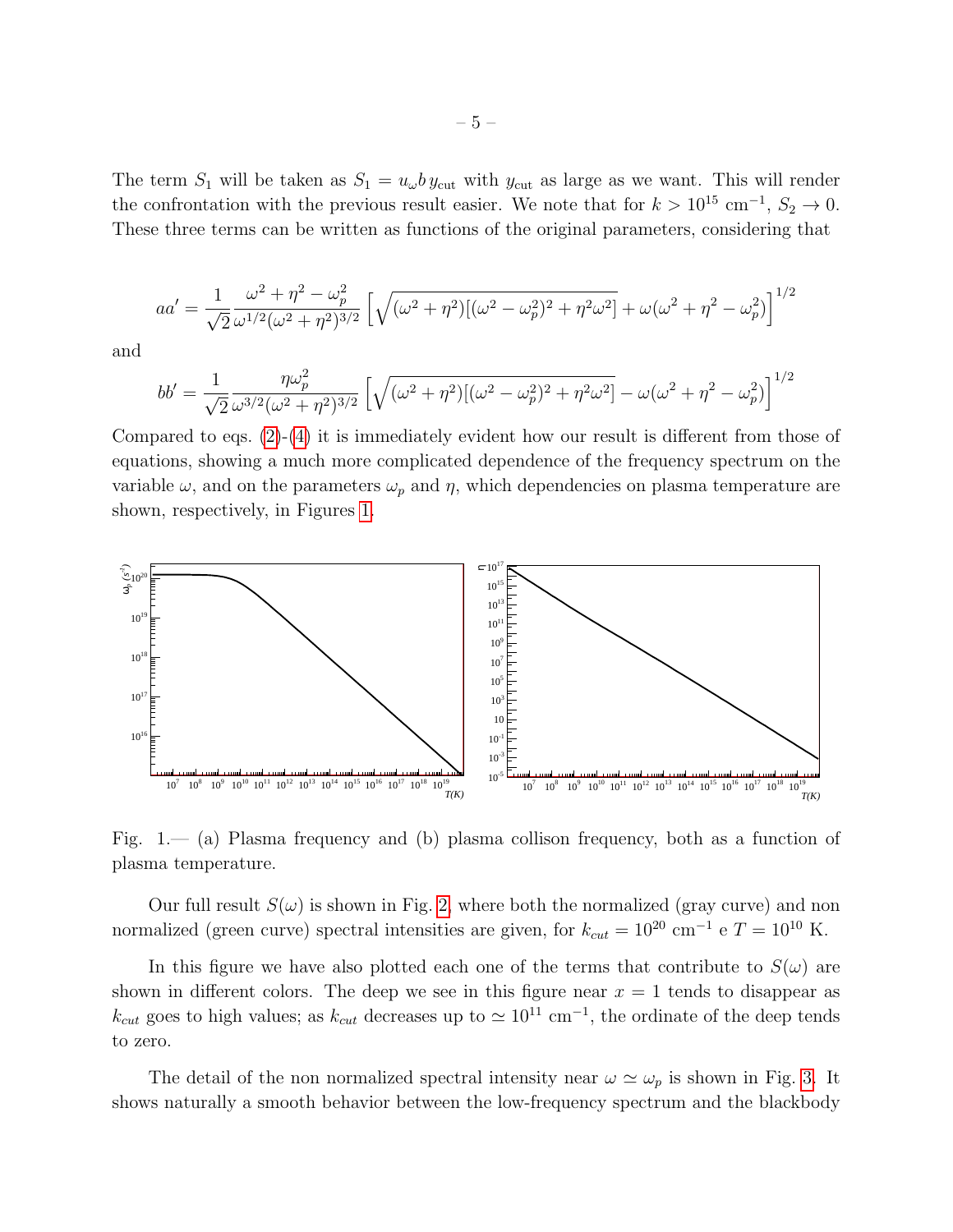

<span id="page-5-0"></span>Fig. 2.— Non normalized  $S(\omega)$  and normalized  $(S(\omega)/S_{\circ})$  spectral intensities showing the different components of the spectrum,  $S_1$ ,  $S_2$  and  $S_3$ , as given by eq. [\(8\)](#page-3-2).

spectrum, which is constructed by hand in [Tajima, T.; Cable, S; Shibata, K. & Kulrsrud,](#page-9-3) [R.M.](#page-9-3) [\(1992\)](#page-9-3).

If we compare this graph to the correspondent one shown in Fig. 1(a) of the paper of [Tajima, T.; Cable, S; Shibata, K. & Kulrsrud, R.M.](#page-9-3) [\(1992\)](#page-9-3), we see that our result, for  $x > 1$ , is a classical blackbody radiation spectrum which goes to zero at  $x \approx 10^3$  while their blackbody spectrum has a much greater width (more than two orders of magnitude).

Another important qualitative difference between the non approximate and the approximate results is that we found a very peculiar oscillations in  $S(\omega)$  for the  $x \simeq 10^{-1}$  region of the spectrum, as can be seen from Figure [4.](#page-6-1) These oscillations occur in an  $x$  region where the classical blackbody spectrum still have a significant value; there is however, in this case, a strong interference in the total spectrum  $S(\omega)$ , eq. [\(7\)](#page-3-3), due to a change of sign of the function  $S_3(\omega)$ . Such a kind of behavior was found just for cut-off values of the order of  $k_{cut} = 10^{10}$  cm<sup>-1</sup>. For values of  $k_{cut}$  greater than this one such fluctuations disappear. In any case, this feature confirm our statement that the result can vary sensitively with  $k_{cut}$ , contrary to what was sustain by [Tajima, T.; Cable, S; Shibata, K. & Kulrsrud, R.M.](#page-9-3) [\(1992\)](#page-9-3).

Finally, we have studied the behavior of  $S(\omega, \eta)$  by varying  $\omega$  e  $\eta$ . The result is shown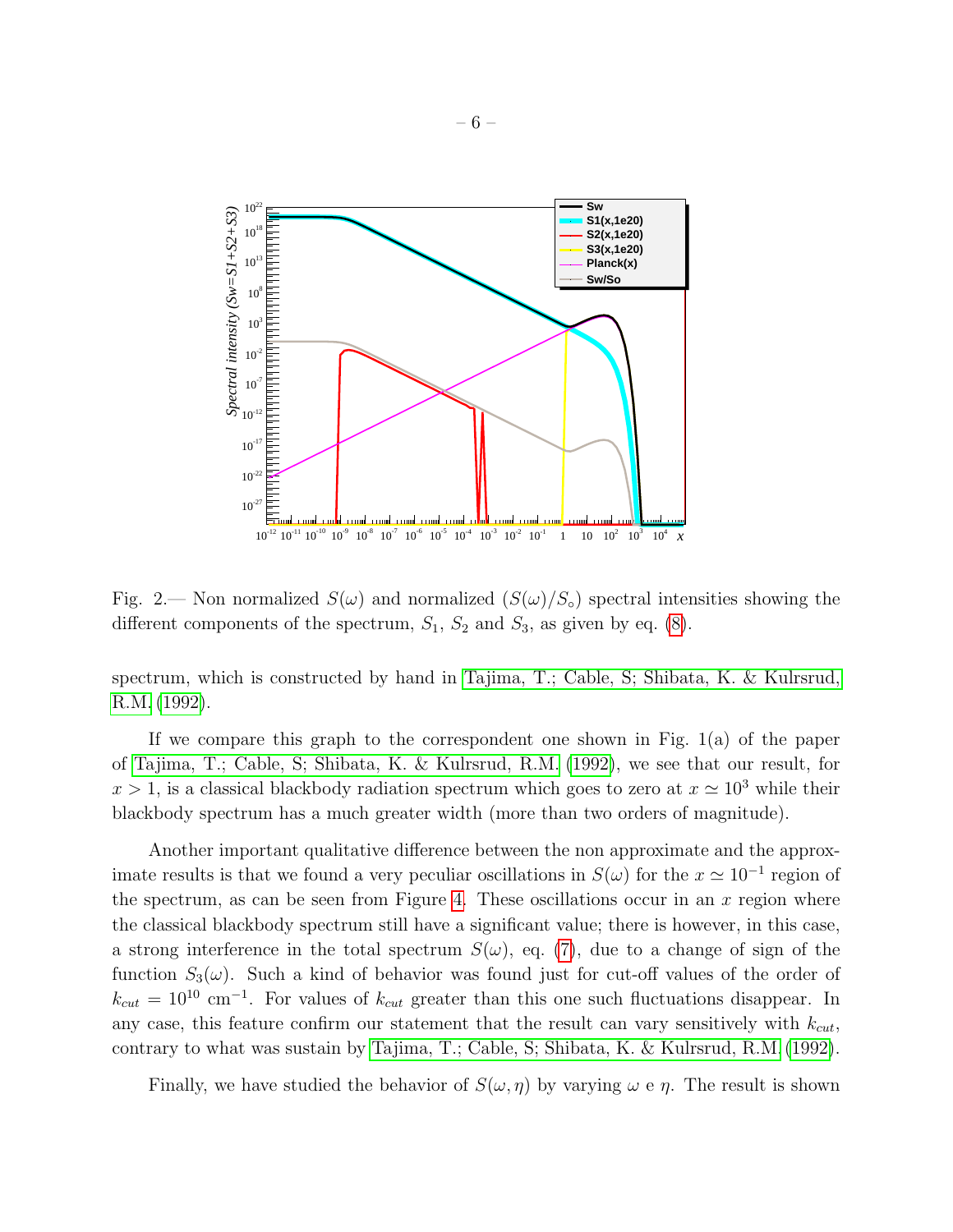

<span id="page-6-0"></span>Fig. 3.— Detail of the spectral intensity near  $\omega \simeq \omega_p$ .



<span id="page-6-1"></span>Fig. 4.— Detail of the spectral intensity fluctuations for  $k_{cut} = 10^{10}$  cm<sup>-1</sup>.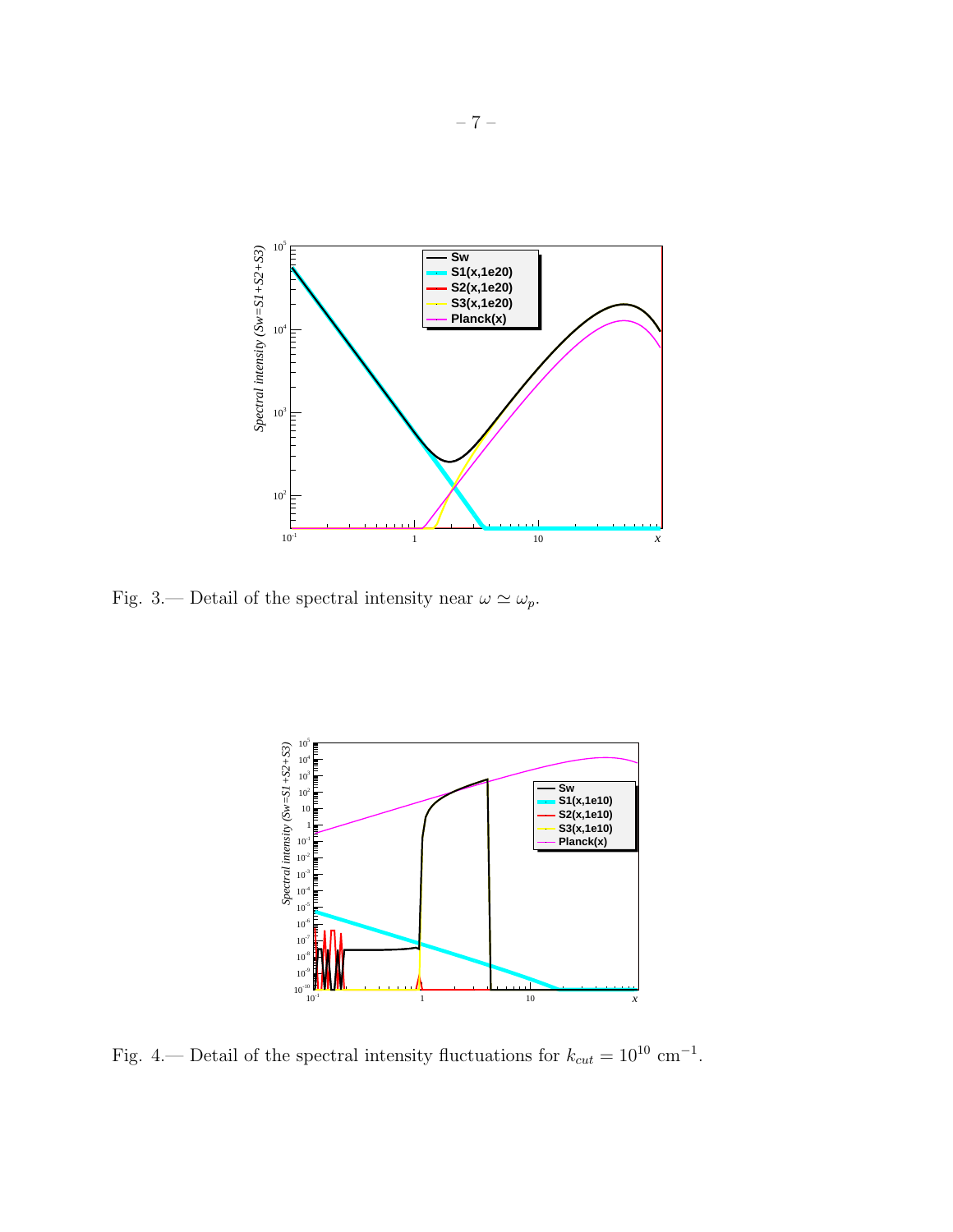in Figure [5.](#page-7-0) Notice that just the peak of the zero-frequency plasma spectrum depends on  $\eta$ (the blackbody part remains unchanged). Indeed, the spectral intensity varies two orders of magnitude by varying  $\eta$  by two orders too, namely, it goes from  $S(\omega, \eta) \simeq 10^6$ , for  $\eta \simeq 10^{-6}$ , to  $\simeq 10^4$ , for  $\eta \simeq 10^{-8}$ . Thus, our result indicates that, when one goes backwards in time, temperature grows, dynamo action is enhanced (since  $\eta$  goes down), and the resonance peak of the zero-frequency plasma peak goes down.



<span id="page-7-0"></span>Fig. 5.— Dependence of the spectral intensity on  $\eta$  and  $\omega$ .

### 4. Discussions

In this paper we have computed the spectrum of magnetic fluctuations of an homogeneous cosmic plasma avoiding any approximations. Several different behaviors between our results and the previous one obtained by [Tajima, T.; Cable, S; Shibata, K. & Kulrsrud,](#page-9-3) [R.M.](#page-9-3) [\(1992\)](#page-9-3), mainly in the low-frequency part of the spectrum, are found and discussed. It is important to stress that the exact result indicates that the peak of the zero-frequency spectrum can indeed vary sensitively with the cut-off value  $(k_{cut})$ .

In the light of this new result, and following the papers of [Tajima, T.; Cable, S; Shibata,](#page-9-3) [K. & Kulrsrud, R.M.](#page-9-3) [\(1992\)](#page-9-3) and [Caruso, F. & Oguri, V.](#page-9-4) [\(2005\)](#page-9-4), the problem of establishing an upper limit for fractal space dimensionality from COBE data can be revisited.

Our results can still be improved towards cosmological applications by computing the Fourier transformed volume element  $d^3\vec{k}$  in terms of curved Riemannian space embedded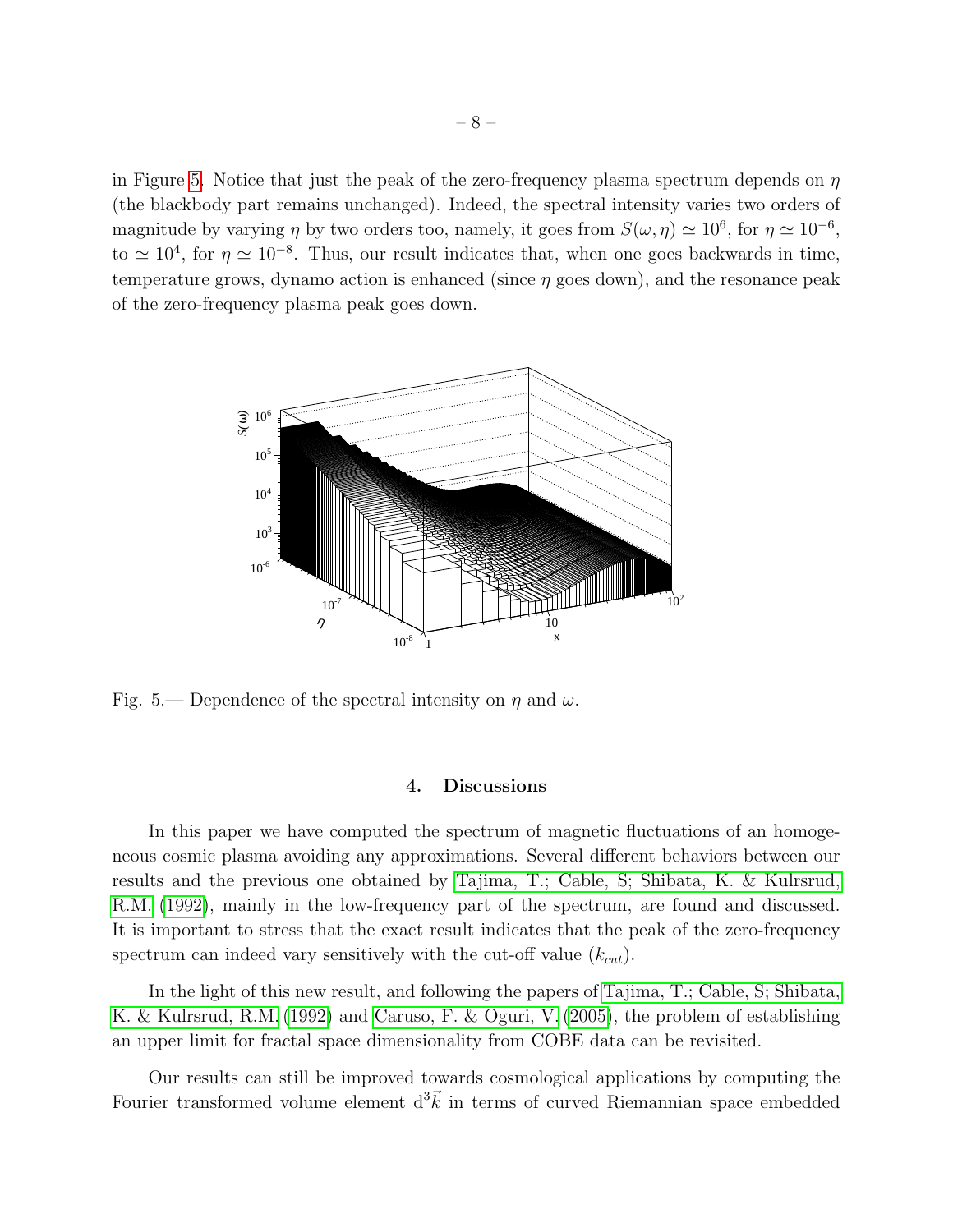into general relativistic spacetime. This will allow us to address the problem of dynamo action in Einstein cosmology. The dynamo effect in plasmas is a competitive effect between convection of the cosmological fluid and the plasma resistivity. This is the reason why is so interesting to consider the relation between the dynamo action  $\gamma$  and the plasma resistivity and its frequency. Recently, some new investigations on this directions were addressed by [Rubashnyi, A.S. & Sokoloff, D.D.](#page-9-5) [\(2010\)](#page-9-5), by using the magnetic field correlation tensor in space of negative curvature, and by [de Souza, R. & Opher, R.](#page-8-1) [\(2010\)](#page-8-1) in the case of positive curvature. Also recently, [Garcia de Andrade, L.C.](#page-8-2) [\(2010\)](#page-8-2) has obtained a constraint on dynamo action from COBE data, using two-dimensional spatial sections of negative curvature of Friedmann universe, based on the general relativistic magnetohydrodynamic equation derived by [Marklund, M. & Clarkson, C.A.](#page-9-6) [\(2005\)](#page-9-6).

In near future, by using the formula of [Kulsrud, R.M; Cen, R.; Ostriker, J.P. & Ryu, D.](#page-8-3) [\(1996\)](#page-8-3),

$$
\frac{\mathrm{d} \epsilon_M}{\epsilon_M} = \gamma
$$

where  $\gamma$  is the magnetic field growth rate (dynamo action), we expect to compute  $\gamma$  in terms of the magnetic plasma resistivity  $(\eta)$  and plasma frequency  $(\omega_p)$ . In this way we shall estimate the variation of dynamo action in terms of  $\eta$  and  $\omega_p$ .

#### 5. Acknowledgment

The authors would like to thank Garcia de Andrade for useful comments.

#### REFERENCES

- <span id="page-8-1"></span>de Souza, R. & Opher, R., "Origin of magnetic fields in galaxies", Phys. Rev. D 81, 067301- 067305 (2010).
- <span id="page-8-2"></span>Garcia de Andrade, L.C., "Primordial magnetic Fields Constrained from CMB anisotropies on Dynamo Cosmology", Astrophys. Space Sci. 330, pp. 347-351.
- <span id="page-8-0"></span>Kubo, R., "Statistical-Mechanical Theory of Irreversible Process. I. General Theory and Simple Applications to Magnetic and Conduction Problems", J. Phys. Soc. Jpn. 12, 570-586 (1957).
- <span id="page-8-3"></span>Kulsrud, R.M; Cen, R.; Ostriker, J.P. & Ryu, D., "The Protogalactic Origin for Cosmic Magnetic Fields", Astrophys. J. 480, 481-491 (1996).